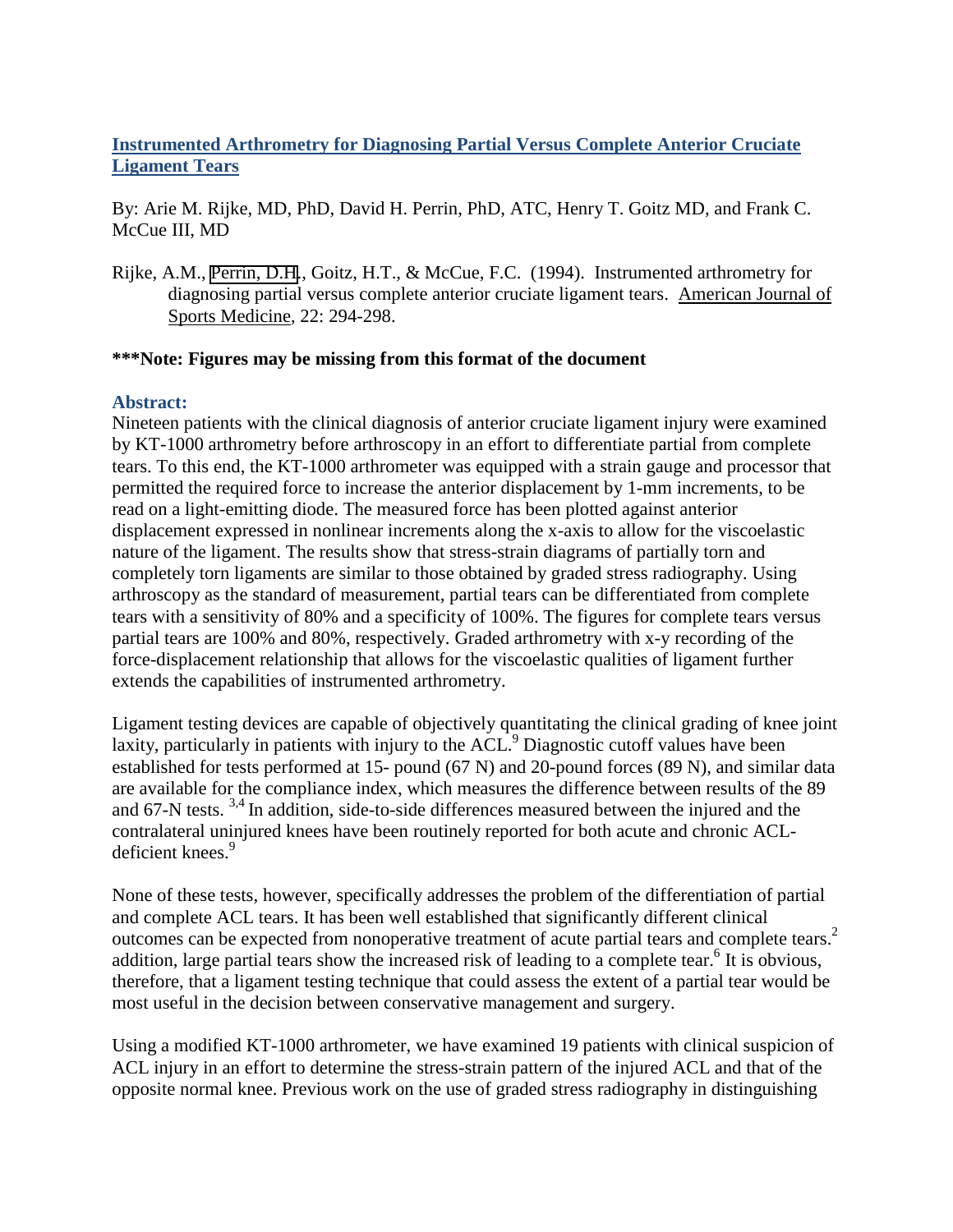partial from complete tears has shown that, for small elongations, the stress-strain behavior of ACL ligaments follows the same pattern as that observed for ideal rubber. $8$  Here, the force required to stretch the length  $1_0$  of the unstretched ACL, assumed to be 38 mm, to length I is expressed by  $F = G(\alpha - 1/\alpha^2)$ , where a equals  $l_{10}$  and G represents the elastic modulus of the ligament. According to the viscoelastic theory of rubber elasticity, G is proportional to the number of elastic elements per volume unit of ligament.<sup>10</sup> In vitro stretching of the ACL has shown that the ligament follows viscoelastic theory for as much as 20% stretch over its relaxed length. Also, by selectively severing the ligament, it could be shown that the value for G decreased proportionally to the percentage transection of the ligament. For 100% tears, there is a complete breakdown in the stress-strain behavior, and the observed values for the in vivo ACL then reflect contributions of structures other than the ACL. These findings and considerations form the physical basis for the distinction between normal ligaments and those that are partially or completely torn. In addition, redundancy or slack in an otherwise normal ACL can be accurately assessed.

The graded stress radiography technique involves taking radiographs of the lateral aspects of the knee with varying pressures applied to the calf using a commercially available stress device. The anterior displacement is measured from the films with the femoral and tibial condyles serving as reference marks. From the observed displacements, values for  $(\alpha - 1/\alpha^2)$  can be calculated. To expedite the nu-merous calculations, we use preprinted graph paper that presents  $(\alpha - 1/\alpha^2)$  in linear increments along the lower x-axis and the corresponding displacements in nonlinear increments along the upper x-axis (Figs. 1 and 2).

According to the above equation, a plot of force F against  $(\alpha - 1/\alpha^2)$  would give a straight line that goes through the origin with a slope equal to G. For partial tears, values of G are reduced. Slack in the ligament shows as a straight line intersecting the x-axis at a value for  $(\alpha - 1/\alpha^2)$  for which F equals zero. Complete tears, on the other hand, show relationships with large displacements, often nonlinear, that do not extrapolate to the origin of the graph. The validity of these concepts has been tested on a resected ACL in vitro and in 55 patients who had arthroscopic verification of their ACL injury. When calculated against &dquo;all others,&dquo; complete tears could be determined with 88% sensitivity and 75% specificity. The numbers for partial tears were 20% and 90%, respectively. This low percentage for sensitivity is possibly related to uncertainties in assessing partial tears by arthroscopy when the synovium has remained  $intact.<sup>8</sup>$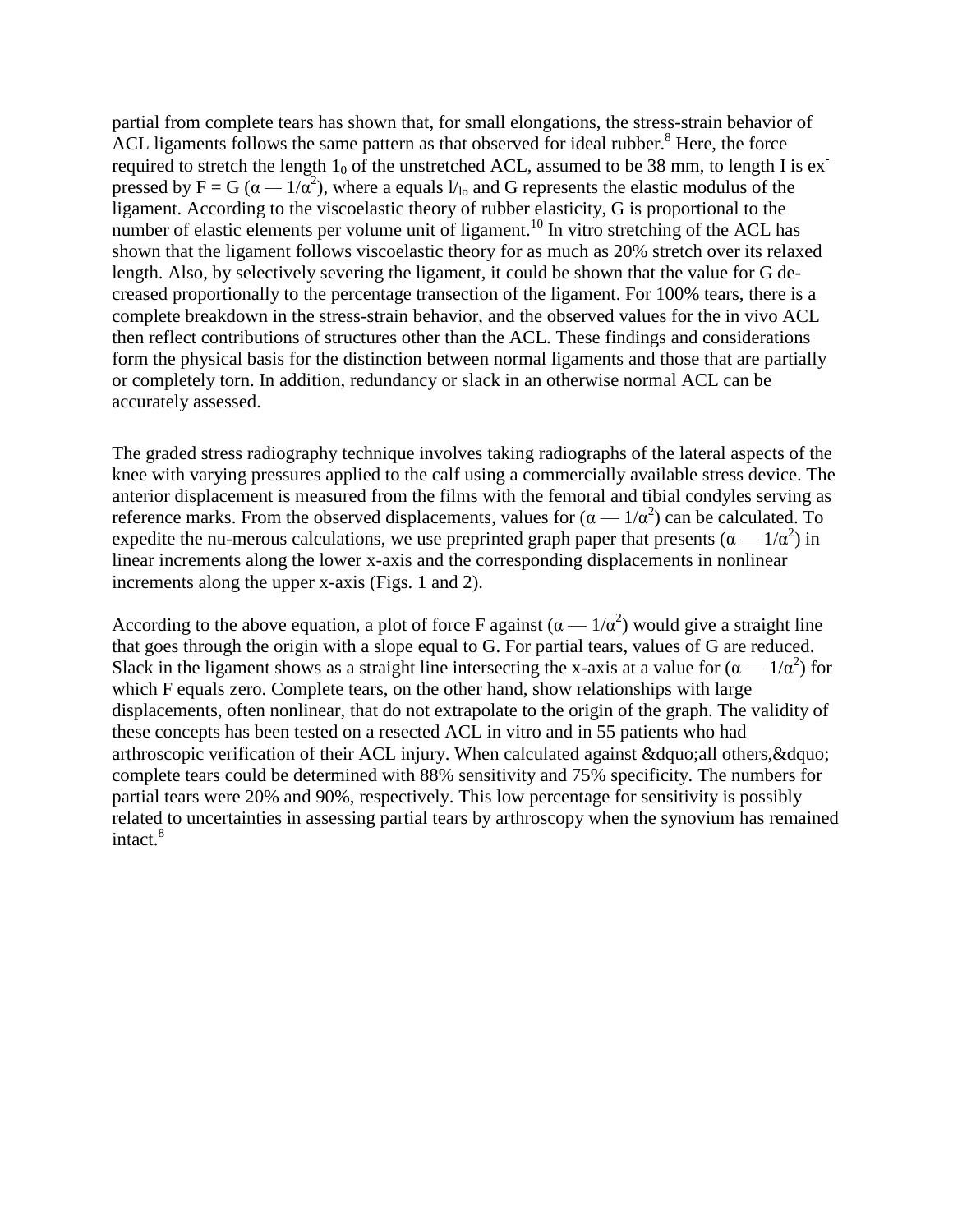

Figure 1. Radiographic stress diagram in a patient with partial tear of the right ACL, confirmed by arthroscopy (force in decanewtons)



Figure 2. Radiographic stress diagram in a patient with a complete tear of the left ACL, confirmed by arthroscopy (force in decanewtons)

In the present study, we have examined the applicability of the graded stress technique to instrumented arthrometry with emphasis on differentiating partial and complete ACL tears. This study is part of our effort to investigate the role of imaging modalities for the evaluation of joint instability.

### PATIENTS AND METHODS

Nineteen consecutive patients (6 women and 13 men) with a clinical diagnosis of ACL injury were examined by modified KT-1000 arthrometry on the day before arthroscopy. The patient's condition was described as acute when the injury at the time of examination was less than 6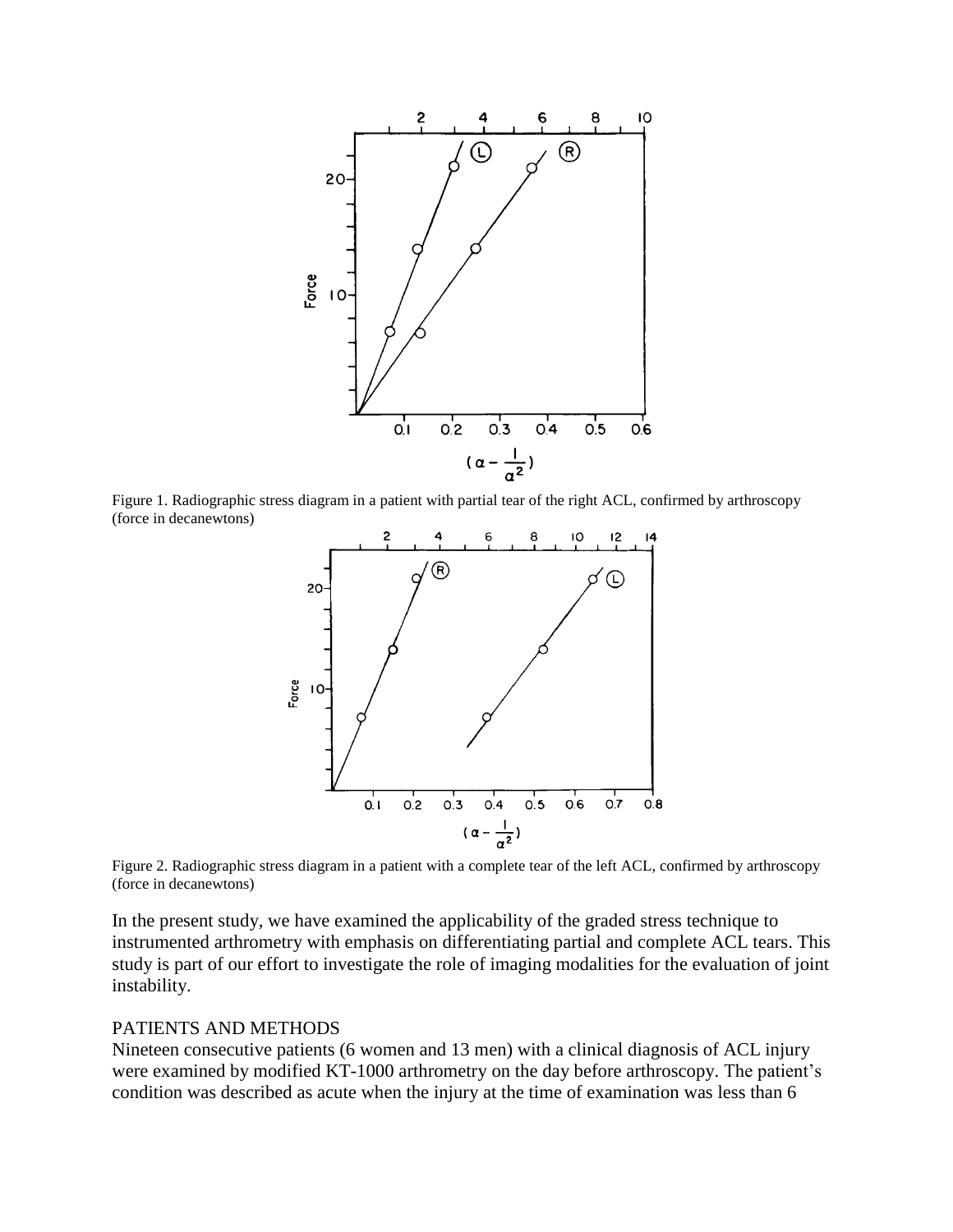weeks old, subacute when the injury was between 6 weeks and 3 months old, and chronic when the injury was older than 3 months. Five patients had acute, 4 had subacute, and 10 had chronic injuries. Patients with known injury or previous surgery to their contralateral knee were excluded from the study. Seven patients had been evaluated by magnetic resonance imaging, and 6 patients had graded stress radiography. Of these patients, 4 had both studies. The patients ranged in age from 17 to 32 years with an average of 22 years.

A KT-1000 arthrometer (MedMetric Co., San Diego, CA) was equipped with a model LCCB-50 strain gauge on line with a DP41-V processor (Omega Technologies, Inc., Stamford, CT) that permits continuous readouts, calibrated in pound-force, from a light-emitting digital diode. Using this arrangement, the forces required to increase the anterior displacement by 1-mm increments, as read from the dial gauge, were recorded in the range from 0 to 30 pounds for both the injured and the contralateral knees. All patients tolerated the procedure well.

### RESULTS

The force-anterior displacement relationships for each of the 38 knees examined were plotted on preprinted graph paper that presents  $(\alpha - 1/\alpha^2)$  in linear increments along the lower x-axis. The displacement in millimeters, as read on the dial gauge, is plotted in corresponding nonlinear increments along the upper x-axis (Figs. 3 and 4). Three graphical patterns could be identified: 1) the normal, contralateral knees showing a linear relationship extending to approximately a 6-mm displacement corresponding to approximately a 12-pound force, which continues with a sharply increased slope up to 30 pounds, 2) a pattern similar to pattern 1 for the injured knee but with the slope increasing less sharply (Fig. 3), and 3) the straight line for the injured knee extending to approximately a 10-mm displacement, corresponding to about a 15-pound force, at which point the slope increases sharply (Fig. 4).

The same pattern for all normal knees was found without exception although a patient-to-patient variability was apparent in the slopes and the points of angulation. Greater variability was observed in patterns 2 and 3. Four patients were identified with pattern 2, all of whom were found to have a partial tear of the ACL by arthroscopy. Their points of angulation did not stray from those of the contralateral knees by more than a 1.6-mm drawer. Pattern 3 was observed in 15 patients, of whom 14 had a complete tear of the ACL and 1 had a partial tear. The points of angulation occurred at drawers ranging between 2.8 and 11.2 mm beyond those of the opposite knees. Arthroscopic confirmation of the condition of the ACL in the normal contralateral knees obviously was not available.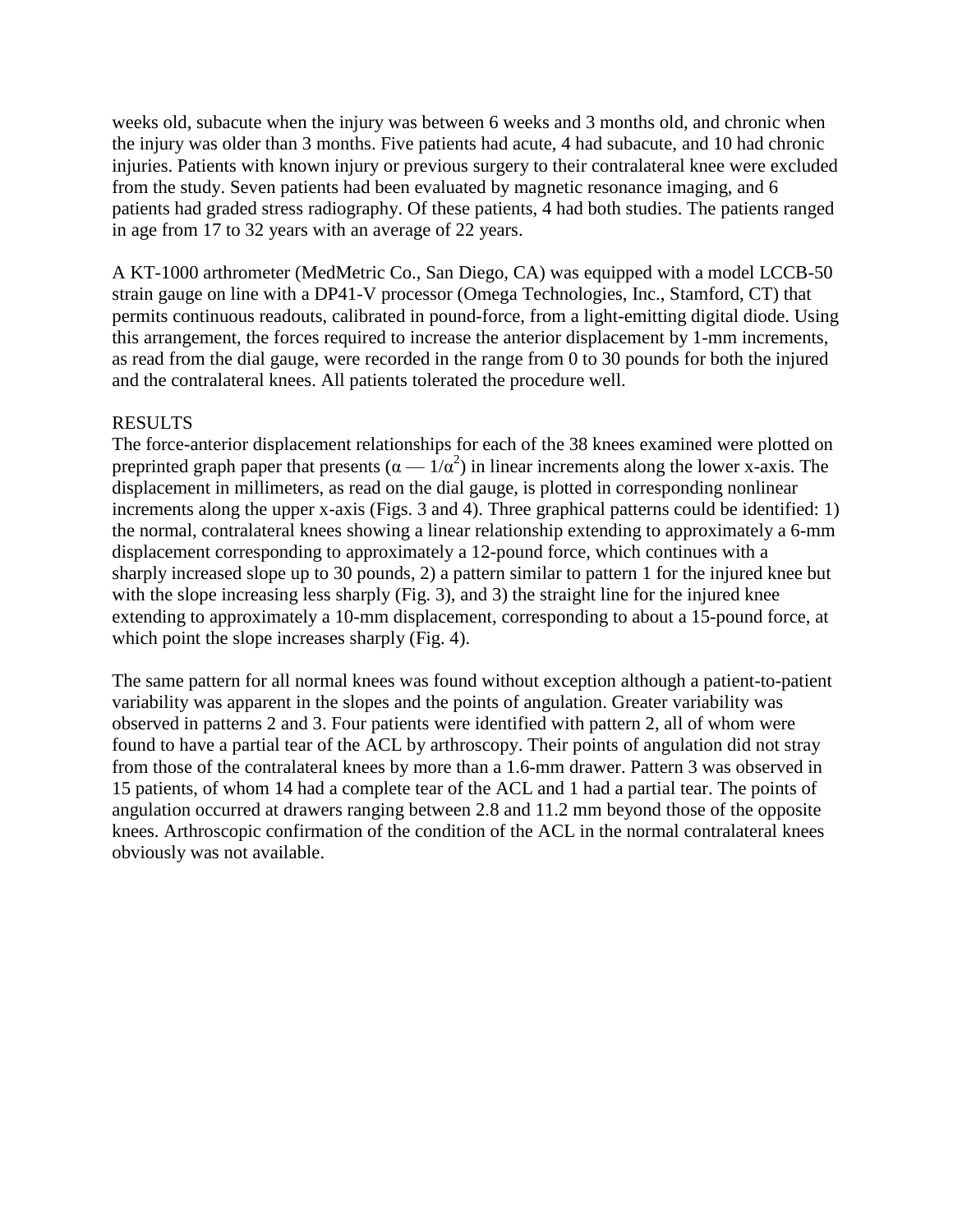

Figure 4. Plot of force (pounds) against  $(\alpha - 1/\alpha^2)$  in a patient with a complete tear of the left ACL (open circles). The right ACL is normal (solid circles). Same patient as in Figure 2.

|                                                              | TABLE 1 |  |
|--------------------------------------------------------------|---------|--|
| Mean and standard deviation (SD) of the side-to-side         |         |  |
| differences in anterior drawer at the point of angulation of |         |  |
| KT-1000 arthrometer stress diagrams                          |         |  |
|                                                              | Mean    |  |

|                | Mean<br>(mm) | SD<br>(mm) | Total |
|----------------|--------------|------------|-------|
| Partial tears  | 1.40         | 2.14       | 7.0   |
| Complete tears | 6.37         | 2.48       | 89.2  |



Figure 3. Plot of force (pounds) against  $(\alpha - 1/\alpha^2)$  using modified KT-1000 arthrometry showing partial tear of the right ACL (open circles). The left ACL is normal (solid circles). Same patient as in Figure 1.cases.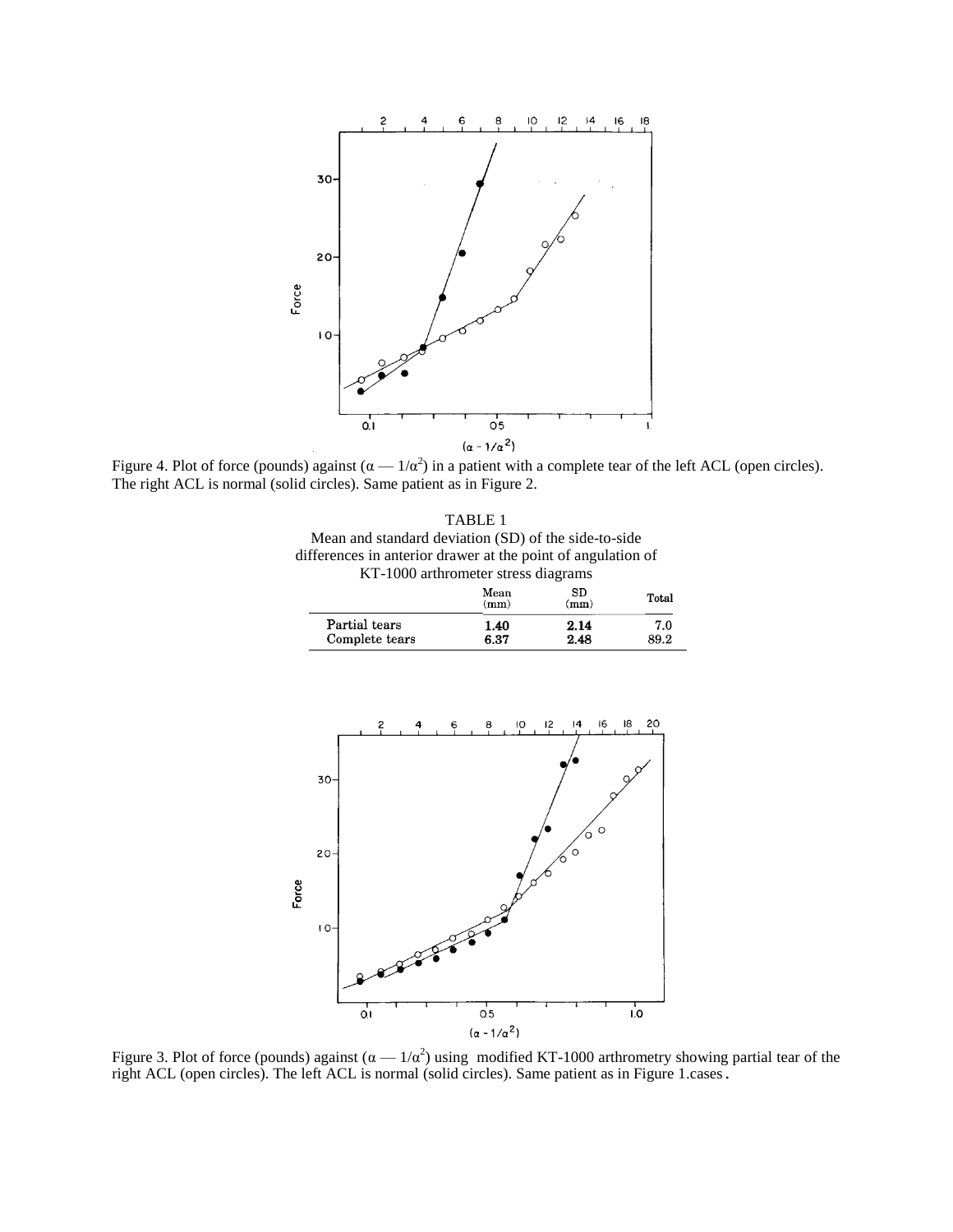#### DISCUSSION

The force-anterior displacement relationships for partial and complete tears as described by patterns 2 and 3, respectively, are characteristic for each type of ACL injury and can be differentiated from normal ligaments in all cases. Partial tears can identify with a sensitivity of 80% and a specificity of 100%. The figures for complete tears are 100% and 80%, respectively. Because of large patient-topatient variabilities, only side-to-side comparison can provide diagnostic distinction and then only in the presence of a normal opposite knee. Specifically, the difference between the anterior drawers, observed for the points of angulation in the diagrams of each knee, determines whether a partial or complete tear is present. For partial tears, this difference is small and has a mean of 1.4 mm, whereas for complete tears this difference ranges between 2.8 and 11.2 mm in this series of patients. Table 1 presents the single variable statistics that include one false-negative case of a partial tear. Therefore, the technique described above, based on the viscoelastic stress-strain behavior of the ACL, appears to allow successful diagnosis of partial versus complete tears and to further extend the capabilities of the KT-1000 arthrometer in the evaluation of knee joint instability.

The similarity of the above patterns to the radiographic stress-strain diagrams (Figs. 1 and 2) is striking and provides insight into the sequence of events occurring on ACL testing. The initial linear part represents compression of the soft tissues of the calf that precedes effective stretching of the ACL and is essentially equal for both knees. The linearity suggests that soft tissue compression is a viscoelastic process as well and that it differs from ligamentous stretching only in the value of its elastic modulus. Soft tissue compression is not demonstrated in the radiographic diagrams because in these the bony landmarks relating to the points of attachment of the ACL were used to measure ligament stretching. The second linear parts in Figure 3 represent, in addition to further soft tissue compression, ACL stretching with different slopes for the normal and the partially torn ACL, identical to the radiographic diagrams. From the reduction of the slope of the line for the injured ACL, the percentage of the tear can, in principle at least, be calculated. A complete tear shows as the failure of the ACL stress-strain diagram to materialize. Instead, after further compression of the soft tissues, stretching of other knee structures such as capsule and collateral ligaments that are normally shielded in the intact knee is observed. This stretching shows as a belated increase in slope and correlates closely with radiographic findings.

No significant differences between acute, subacute, and chronic ACL injuries were demonstrated in this series. Such differences as have been recorded between acute and chronic injuries at 20 pounds of pressure<sup>1</sup> are small and are obscured by the large patient-to-patient variability in soft tissue compression. Similarly, slack in the injured ligaments and the contralateral ACLs cannot be separately identified.

The above observations and results are of general validity and are not restricted to the use of the KT-1000 arthrometer alone. Other types of arthrometers such as the Genucom (FARO Medical Technologies, Inc., Montreal, Canada) and the Knee Laxity Tester (Smith & Nephew DonJoy Inc., Carlsbad, CA) that are capable of measuring force-anterior displacement relationships are equally suitable for this purpose. A recent improvement in the KT-1000 arthrometer, marketed as the model KT-2000 arthrometer, involves the addition of an x-y recorder that directly plots the applied force against displacement in linear increments on graph paper (Fig. 5). The observed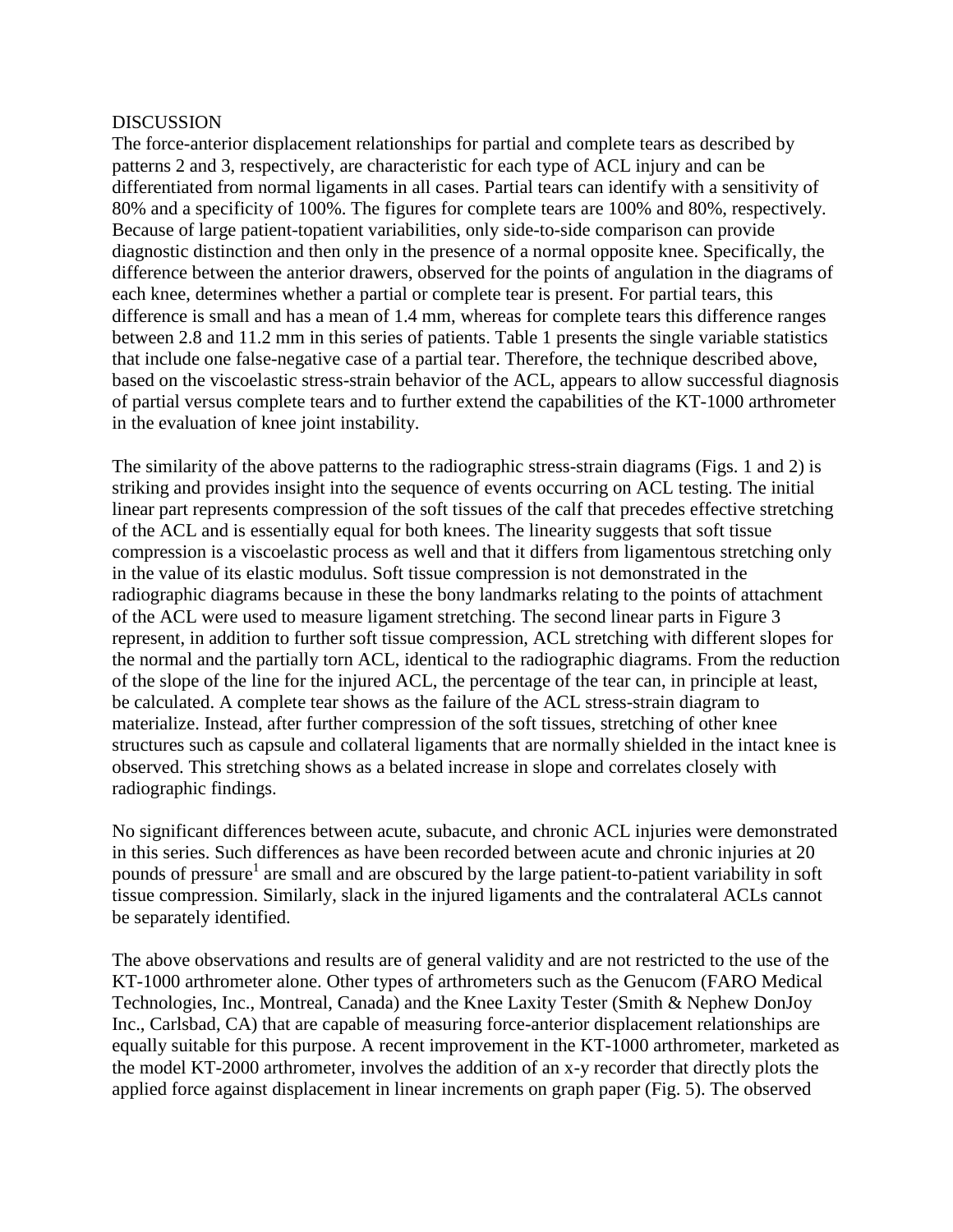curve, including the relaxation part, can be shown to be a direct reflection of the algebraic form of equation1 For small displacements, that is, for values of a slightly larger than 1.0, a and 1/a' are of the same order of magnitude and, therefore, the initial part of the curve rises steeply; however, as a increases, 1/a2 rapidly decreases, and the curve levels to a linear relationship when 1/a2 becomes negligible. For very large extensions, the viscoelastic relationship no longer holds, and the line again rises to a point where rupture of the ligament would occur. On relaxation, the same path is retraced but for a small measure of hysteresis. In Figure 6, we have further demonstrated the validity of this interpretation by plotting the displacement at 5-, 10-, 15-, and 20-pound forces, intrapolated from the curve in Figure 5, in terms of  $(\alpha - 1/\alpha^2)$ . A straight line that is identical to the ones for the normal contralateral knees in Figures 1 and 2 is obtained with a slope equivalent to the elastic modulus of a normal ACL. Thus, the advantages of the KT-2000 arthrometer arrangement of providing visualization and documentation of the force-displacement relationship would be further enhanced by plotting  $(\alpha - 1/\alpha^2)$  in-



Figure 5. This x-y plot using KT-2000 arthrometry of a normal ACL shows force (pounds) plotted against linear increments (millimeters) of the anterior displacement (Daniel DM, personal communication). The right curve represents the relaxation curve.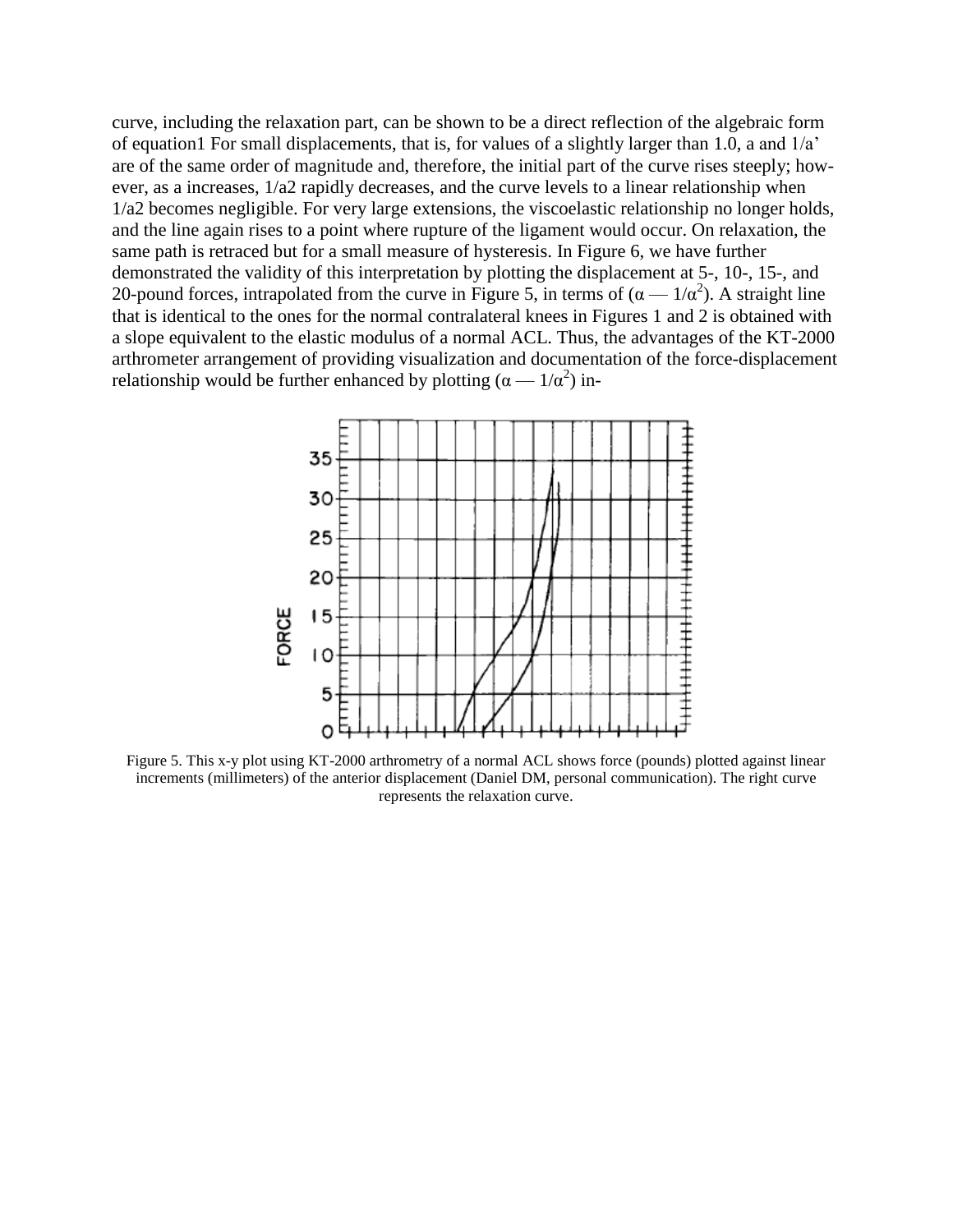

Figure 6. Plot of force (pounds) against ( $\alpha$  —  $1/\alpha^2$ ) using points intrapolated from the x-y curve in Figure 5. Compare this with the normal contralateral ACLs of Figures 1 and 2. stead of plotting displacement in linear increments along the x-axis. Such a presentation would

permit a direct graphical diagnosis of partial versus complete tears as distinct from normal ones (our patent pending).

The proposed technique also possibly can be applied to the examination of posterior cruciate ligament (PCL) injury. The arthrometry techniques, used by Parolie and Bergfeld<sup>7</sup> and by Fowler and Messieh<sup>5</sup> for the diagnosis and followup of PCL injury, as well as the data provided by the manufacturers of the KT-2000 arthrometer model, support this notion. However, we have not been able to study PCL injury systematically because no arthroscopic verification of this relatively rare injury was available to us at the time of this study.

One of the main problems in defining the cruciate ligament lesion, and in deciding whether to operate or to manage conservatively, centers on what constitutes a partial tear in arthroscopic